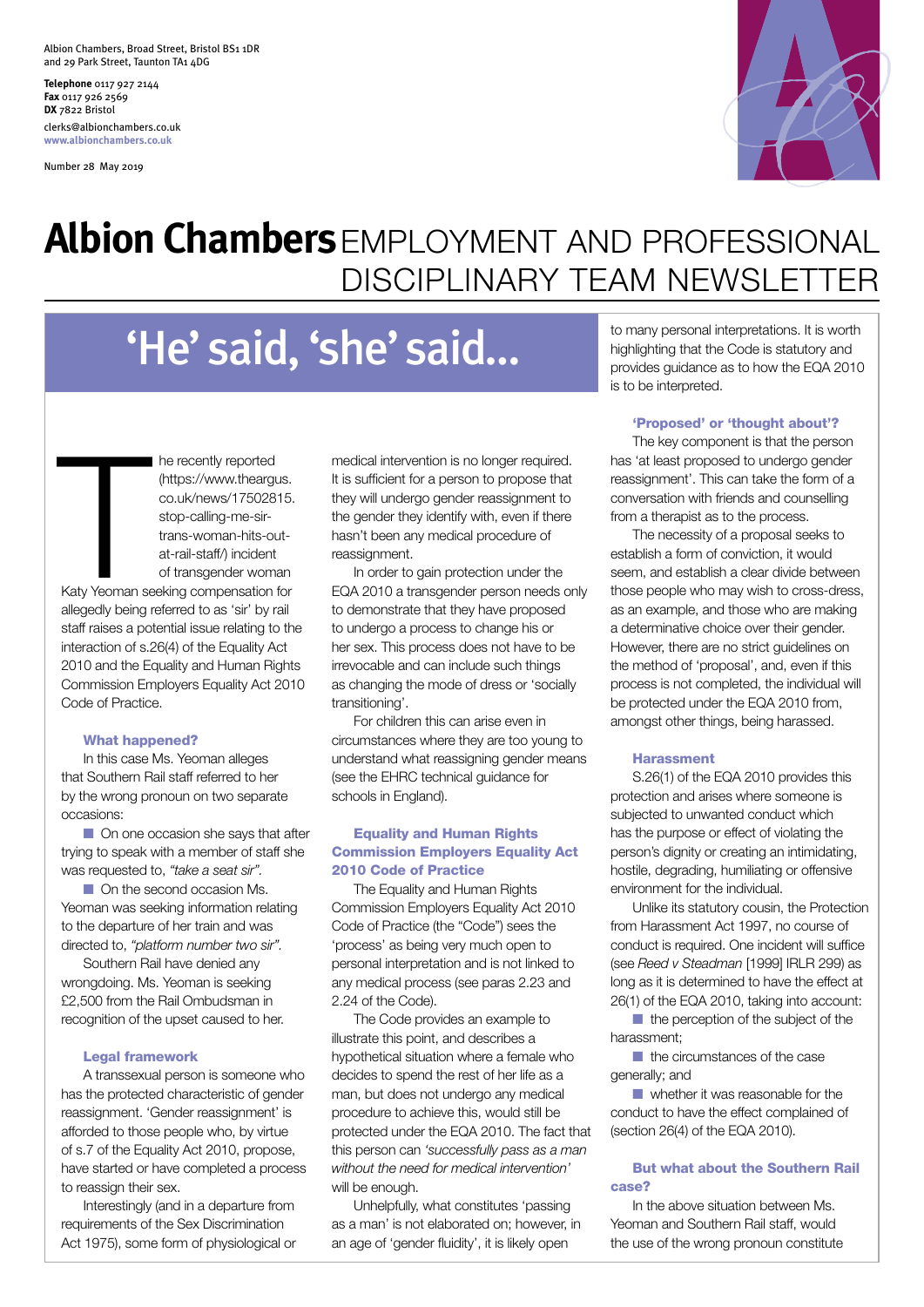harassment for the purposes of the EQA 2010?

The case of *A De Souza E Souza v Primark Stores Limited* (2017) provides a little illumination on the point. This case saw a transgender claimant awarded the sum of £47,433 for injury to feelings based on allegations of harassment and direct discrimination.

In this case there were a number of allegations regarding harassment. In one allegation (Allegation 2), Ms. de Souza claimed that a colleague referred to her as "Alexander" in front of customers and another colleague, despite Ms. de Souza requesting that she be known as "Alexandra". In another allegation (Allegation 7), a colleague told an electrician that he could enter the ladies' toilets as there were "no ladies in there", despite being aware that Ms. de Souza was present. Both of these allegations were upheld and considered to be harassment contrary to s.26 of the EQA 2010.

In the first case, the colleague who referred to Ms. de Souza by the male version of her name was found to have known that she was transgender and 'could see that the claimant was choosing to present as a woman'. The action of Ms. de Souza's colleague was considered to be unwanted conduct which had the purpose of violating Ms. de Souza's dignity and creating an intimidating, hostile, degrading, humiliating or offensive environment for her. Similar findings were also made in regard to Allegation 7 and which, but for s.212 of the EQA 2010, would have also been considered to have been direct discrimination.

A key feature of the findings of the employment judge in relation to these allegations was the knowledge of Ms. de Souza's gender history by her colleagues. Knowledge, certainly in this case, would appear to be keystone by which 'purpose' was established.

Let's import Ms. Yeoman's situation into an employment situation for a moment and assume that her circumstances mirrored that of a hypothetical new starter where, unlike the de Souza case, her former gender had not been divulged and that they had only recently proposed to reassign their gender.

Would the conduct complained of amount to harassment contrary to s.26 EQA 2010 in that context?

Under section 26(4) of the EQA 2010, the question as to whether the conduct has the necessary effect is to be assessed from the subjective viewpoint of the new starter. This is subject to the following caveat: the conduct will only be considered to have

the effect on the new employee as set out at s.26(1)(b) where it was 'reasonable for the conduct to have that effect', (section 26(4)(c)). As long as the offence is unintentional there will be no harassment if our starter is simply being 'hypersensitive' (acknowledging that Tribunals must make such determinations).

Our 'foot-in-mouth'-prone staff members would undoubtedly adopt the position that no offence was meant. But what if this was disputed? How would our hypothetical employee establish some form of intent?

Remember, that to gain protection it is only necessary that a person 'proposes' that they will undertake gender reassignment. Also, the example at para 2.24 of the Code contemplates that someone who 'successfully passes as a man without the need for any medical intervention' will have the protected characteristic of gender reassignment.

#### A tension

On one hand, our employee would first need to establish that they had the protected characteristic of transgenderism by demonstrating that they had proposed to undergo the process of gender reassignment, and were, if the guidance within the Code is to be considered, 'passing' as their chosen gender. On the other hand, in order to establish intent and avoid a finding of being too sensitive, they would, perhaps, also have to argue the potentially conflicting position that knowledge of their transgenderism could be inferred from how they presented. This argument, on the face of it at least, appears to undermine the example given in the Code and the guidance upon which interpretation

of the EQA 2010 is to be based.

Additionally, given the very subjective method by which the process of changing gender can be commenced, the expanding number of gender variants (Facebook added 71 options in 2014) and the concept of gender fluidity, is there not a material risk of a clumsy but innocently made comment being subjectively misconstrued as a personal slight? These will all be matters that a tribunal, and those advising both sides, must grapple with, and the answers aren't easy.

#### Not an easy decision

In Ms. Yeoman's case, if imported into an employment situation, with the absence of some compelling evidence to the contrary, it is unlikely that the members of staff misusing the pronoun would be found to have harassed her. The fact that the comments had been made by two staff members seemingly independent of one another suggests that it was based upon error rather than intent. But if she remained adamant that it was their intention to use the pronoun in a pejorative sense, and in the absence of actual knowledge of her transgenderism by those staff members, how could she advance her argument without potentially eroding the guidance within the Code? Furthermore, if someone is seeking to establish that they are 'passing' as their chosen gender, by whose standard is this measured, and who is going to be bold enough to actually make that determination?

Darren Stewart

## Disability, deadlines and data

Time limits, how strictly must they be adhered to?

The most recent case reasons being sent. The deadline was<br>shedding some light on 4pm on the final day.<br>this question is  $J v K$  The appellant sent his appeal notic<br>and another (Equality and accompanying documents five<br>and Hu he most recent case shedding some light on this question is *J v K and another (Equality and Human Rights Commission intervening*) [2019] EWCA Civ 5.

#### The facts

The appellant had previously issued a claim in the ET. His claim was struck out. He was ordered to pay the respondent's costs of £20,000. If he wished to appeal he had to do so within 42 days of the ET's 4pm on the final day.

The appellant sent his appeal notice and accompanying documents five minutes before the deadline. The email wasn't received as the file was over 10mb, which is the maximum capacity the server can deal with. The size limit is stated in a document on the gov.uk website called *I want to appeal to the Employment Appeal Tribunal (T440).* The document is not easily accessible and requires appellants to find the relevant page of the website.

The attachments were resent as

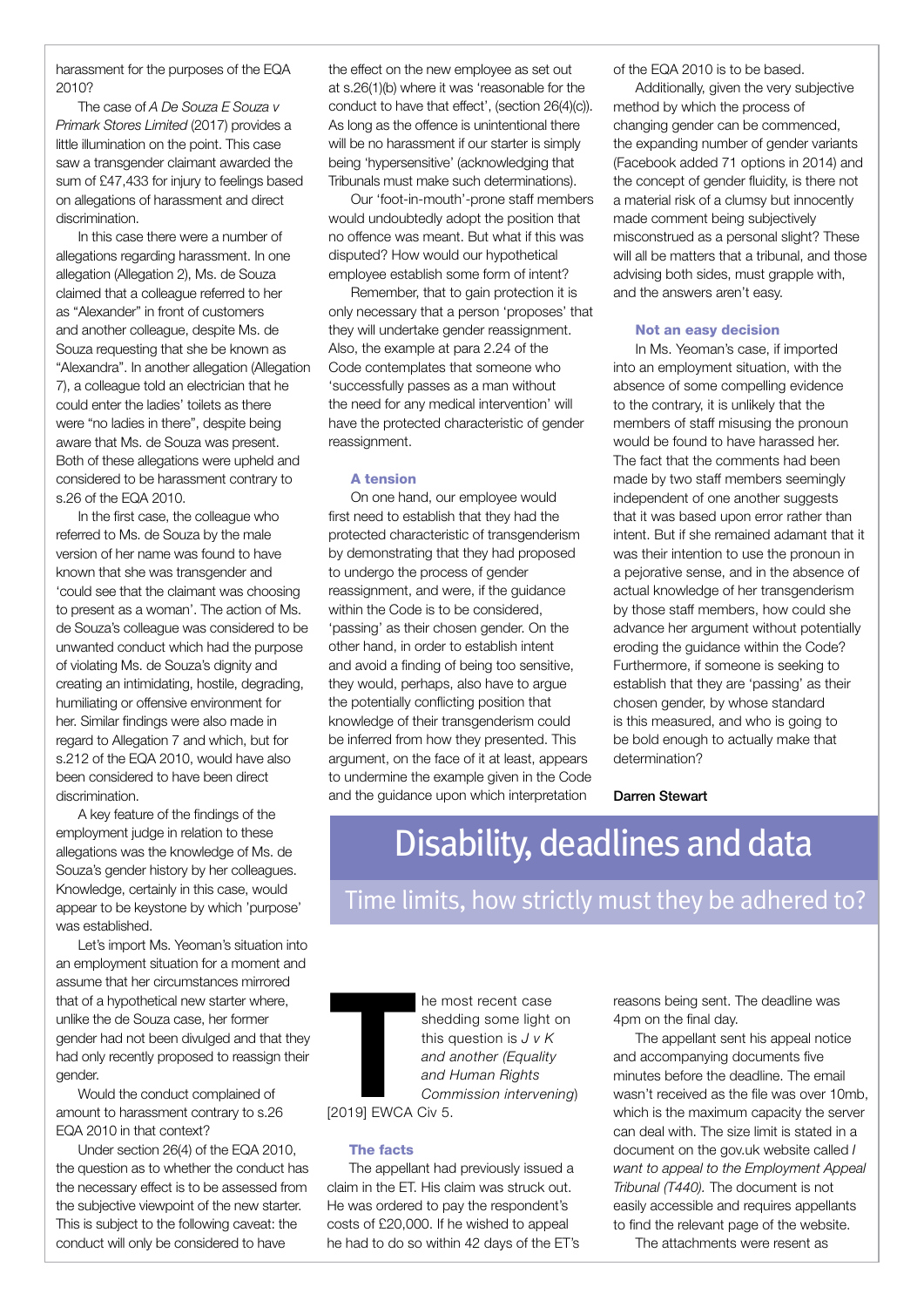smaller files. They were received by the EAT by 5pm but after 4pm. As it was after the 4pm deadline they were treated as having been received on the next working day.

#### Application to extend and the appeal

The appellant was notified his appeal was out of time. He applied for an extension. The judge who heard the application accepted that the appellant was suffering from a degree of mental ill health, but dismissed the application to extend citing the usual 'strict timescales' rationale.

The appellant was given leave to appeal to the Court of Appeal. The appeal was limited to the following two grounds:

**n** *whether the statements of principle at [36] of the EAT's judgment needs modification to take account of the duty to make reasonable adjustments under the Equality Act 2010; and if so whether reasonable adjustments should have been made for the Appellant;*

**n** *whether the combination of (a) the very modest delay of one hour in transmitting the required documents to the EAT and (b) the reason for the delay being the limited size of the EAT's inbox ought to have amounted to exceptional circumstances such as to require an extension of time in order to comply with the overriding objective.*

The law on extensions was set out briefly; where there is no good reason for missing the deadline, an extension will only be granted in exceptional circumstances. This applies even where the deadline is missed by a very short time. The 'exceptional circumstances' hurdle is set high.

#### What should the claimant have known?

Should the appellant have known of the size limit as a result of it being stated in T440? A covering letter points parties to a document called *The Judgment* and within that document T440 is referred to.

Unfortunately, the appellant never received a covering letter.

In the absence of the letter, Lord Justice Underhill concluded that the ordinary layman, knowing that the EAT accepts service by email, would reasonably expect the server to be able to handle the files sent.

#### Cutting it fine

The appellant waited until five minutes before the deadline to send his documents. Although this is a very

important factor to take into account, the obstacle in this case was the EAT's own antiquated system.

It would be a very different situation if the obstacle was extraneous to the EAT. As service was effected within an hour of the deadline, this was held to be an exceptional case 'where an extension was required as a matter of justice'.

#### The effect of mental health

The appeal was allowed without considering the appellant's mental health but some general guidance was given.

Mental health or other disability will always be an important factor when considering whether to grant an extension, irrespective of the principles in the Equality Act 2010. To apply the Equality Act to such a situation would deprive those who have been ill for less than 12 months from having their circumstances considered, which is unsatisfactory.

Three specific points were made:

**n** When an individual alleges that they couldn't comply with a time limit due to mental ill health, the Tribunal must decide on the evidence if they were suffering from mental ill health at the material time. The evidence will preferably be in the form of a medical report.

 $\blacksquare$  If the evidence establishes that an individual is suffering from mental

ill health, does the condition explain or excuse the failure to comply with the time limit? The EAT often takes into account an individual's ability to take other action during the relevant period.

 $\blacksquare$  If the Tribunal finds that the failure to comply with a time limit was the result of mental ill health, justice will usually require an extension. While all reasonable accommodations must be made, the Tribunal must also consider the interests of the other parties.

#### To sum up

Where does this case take us? Well, time limits are still strictly applied. There may be some leniency where a delay is the result of the EAT not an extraneous factor. If T440 had been well publicised, the outcome would likely have been very different.

Regarding mental ill health, if this is a factor we want the Tribunal to consider when an extension is required, we must be armed with evidence to prove there is a condition affecting ability to comply. Failure to prove there is a disability within the meaning of the Equality Act is not a bar to using mental ill health to apply for an extension. Where lawyers are acting for a party, that will likely be a factor going against the grant of an extension. As always, it is a balancing exercise.

#### Lucy Taylor

## Redundancy during maternity leave and beyond

### New proposals for greater protection

n 25 January 2019, the Department for Business, Energy and Industrial Strategy (BEIS) issued a Green Paper to consult on proposals to extend the

 $\bigodot$ redundancy prot redundancy protection for pregnant women (and new parents) once they have returned to work.

Sceptics could, perhaps, be forgiven for suggesting that the timing of the consultation had far more to do with assuaging the concerns of MPs about the loss of EU employment rights and protections in the run up to critical Brexit votes in the House of Commons, than a real interest in reform. However, the consultation, which is scheduled to close on 5 April 2019, was stated in the Green Paper

to be in response to not only the Taylor review of modern working practices, but also research (published by BEIS and the Equality and Human Rights Commission) demonstrating that pregnancy and maternity discrimination, while unlawful, was still prevalent.

#### The current position

Before considering the proposed changes to the law, it is perhaps pertinent to consider the current position for women who are pregnant and/or on maternity leave and who are at risk of redundancy. This is a complex area of law but, in summary, the current legal protections for pregnancy and maternity are enshrined in two pieces of primary legislation: The Equality Act 2010 ("EqA 2010") and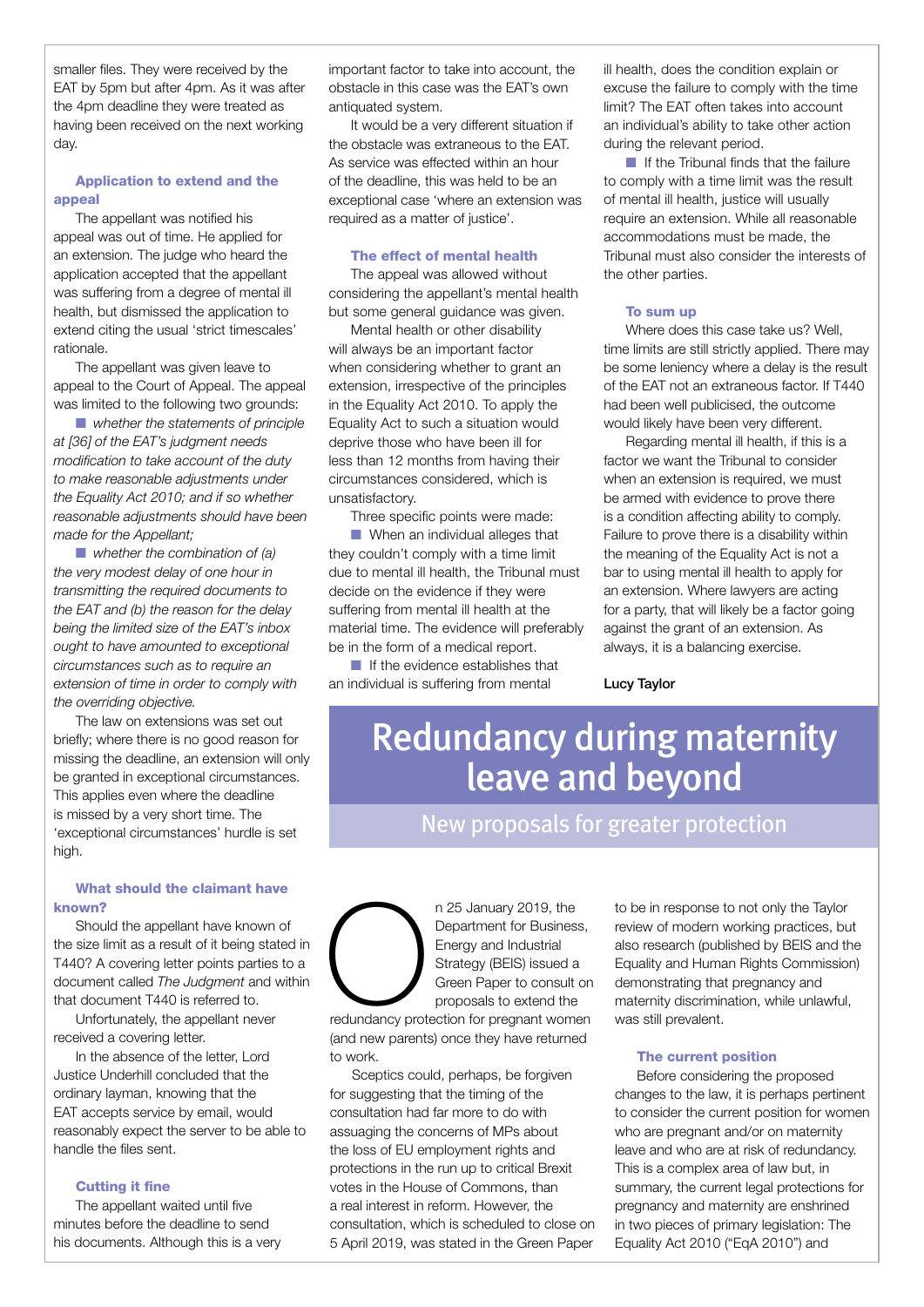The Employment Rights Act 1996 ("ERA 1996").

The EqA 2010 deals with unlawful discrimination whereas the ERA (and the regulations made under it) sets out the right not to be unfairly dismissed and the rights of woman on ordinary or additional maternity leave facing redundancy.

#### **Discrimination**

Under the EqA 2010, pregnancy and maternity are protected characteristics and during the 'protected period' women who are pregnant or have recently given birth are explicitly protected from discrimination. Section  $18(2) - (4)$  sets out that a woman is discriminated against if she is treated unfavourably as a result of:

 $\blacksquare$  the pregnancy or because of illness suffered by her as a result of it;

n her being on compulsory maternity leave; or

 $\blacksquare$  her exercising or seeking to exercise, or has exercised or sought to exercise, the right to ordinary or additional maternity leave.

Currently, this 'protected period' runs from the start of the pregnancy and ends when the woman returns to work at the end of her ordinary maternity leave, or additional maternity leave (if she is entitled to either form of leave) or, if the woman is not entitled to maternity leave, two weeks after the end of the pregnancy.

It is also unlawful to treat women less favourably because of her pregnancy, maternity or breastfeeding after the end of the protected period where this amounts to sex discrimination or where the less favourable treatment stems from a decision made during the 'protected period', even if the implementation of those decisions does not take effect until after the end of the protected period.

#### Unfair dismissal

Redundancy is a potentially fair reason for dismissal under the ERA 1996. However, the redundancy must be genuine and be the reason or principal reason for the dismissal. Dismissals where the reason (or principal reason) relates to:

 $\blacksquare$  pregnancy, childbirth or maternity;  $\blacksquare$  ordinary, compulsory or additional maternity leave;

 $\blacksquare$  parental leave or shared parental leave; or

 $\blacksquare$  ordinary or additional paternity leave …will be automatically unfair under section 99 ERA 1996, even if the usual qualifying period of continuous employment is not satisfied.

#### Redundancy Protection under MPL 1999

Regulation 10 of the Maternity and Parental Leave etc. Regulations 1999 (MPL 1999), made under the ERA 1996, specifically deals with the situation where a woman is on ordinary maternity leave ("OML") or additional maternity leave ("AML") and facing redundancy.

In such a situation (and where it is not practicable for the employer to continue to employ a woman under her current contract of employment), Regulation 10 imposes an obligation on the employer to offer the woman (and not just invite them to apply for) a suitable alternative vacancy with the employer or associated employer where one is available. The vacancy must be both suitable for the woman to do in the circumstances and the terms and conditions must not be "substantially less favourable" than her previous role.

The rationale of Regulation 10 is to give women on OML/AML priority over other employees who are also at risk of redundancy. This is intended to challenge the position where a woman on maternity leave is automatically offered redundancy first before other employees, who are often more likely to be male.

The protections afforded by Regulation 10 extend further than the protections otherwise afforded under the EqA 2010 and, as the EAT emphasised in *Wainwright v Sefton Borough Council* [2015] IRLR 90, a breach of Regulation 10 does not necessarily entail discrimination under section 18 of the EqA 2010. Therefore, a woman who has returned to work will not necessarily be able to rely on the EqA if she is then faced with redundancy.

#### The Government's proposals

Given that breach of Regulation 10 does not necessarily entail breach of the EqA, the protection against redundancy is lessened when the woman actually returns to work as compared to that she enjoyed while on maternity leave. In principle, therefore, an employer could simply wait for OML/AML to end and the woman to return to work before making the new mother redundant, without worrying about the obligations under Regulation 10.

The Government proposals in the Green Paper are aimed at promoting a more uniform position throughout pregnancy, maternity leave and the period of return to work. The Green Paper sets out the belief that consolidation or greater uniformity might make it easier for individuals to understand and then exercise their rights.

The solution proposed to these issues in the Green Paper is to extend the scope

of current protection against redundancy provided under MPL 1999 to all pregnant women (in addition to those on OML/AML) and also to new mothers for six months after they returned to work.

#### **Comment**

The law as it currently stands is very clear. It is unlawful to make a woman redundant due to pregnancy or maternity. Any dismissal on the alleged grounds of redundancy which is actually by reason (or principle reason) of pregnancy, childbirth or maternity, is automatically unfair.

Where one is considering the redundancy protections for women who have returned to work after maternity leave, things become more difficult. It is one thing to say that women who are at risk of redundancy but are on OML/AML should have protections in place, quite another to say that all those who have returned to work should continue to be protected for a significant period of time at the potential expense of their colleagues who are neither pregnant nor returning for maternity leave, regardless of any other considerations.

When selecting employees for redundancy, there is a clear and fundamental obligation on the part of the employer to apply fair and objective selection criteria. Any selection criteria which is less favourable to a woman because of her pregnancy, maternity or breastfeeding after the end of the protected period is likely to amount to sex discrimination and be unlawful. That is to be desired.

However, legally enshrining positive discrimination in a redundancy situation in favour of pregnant employees or those returning from maternity leave on that basis, and that basis alone, is perhaps much more difficult to justify.

It will be interesting to see the results of the consultation and what, if any, changes result.

#### Philip Smith